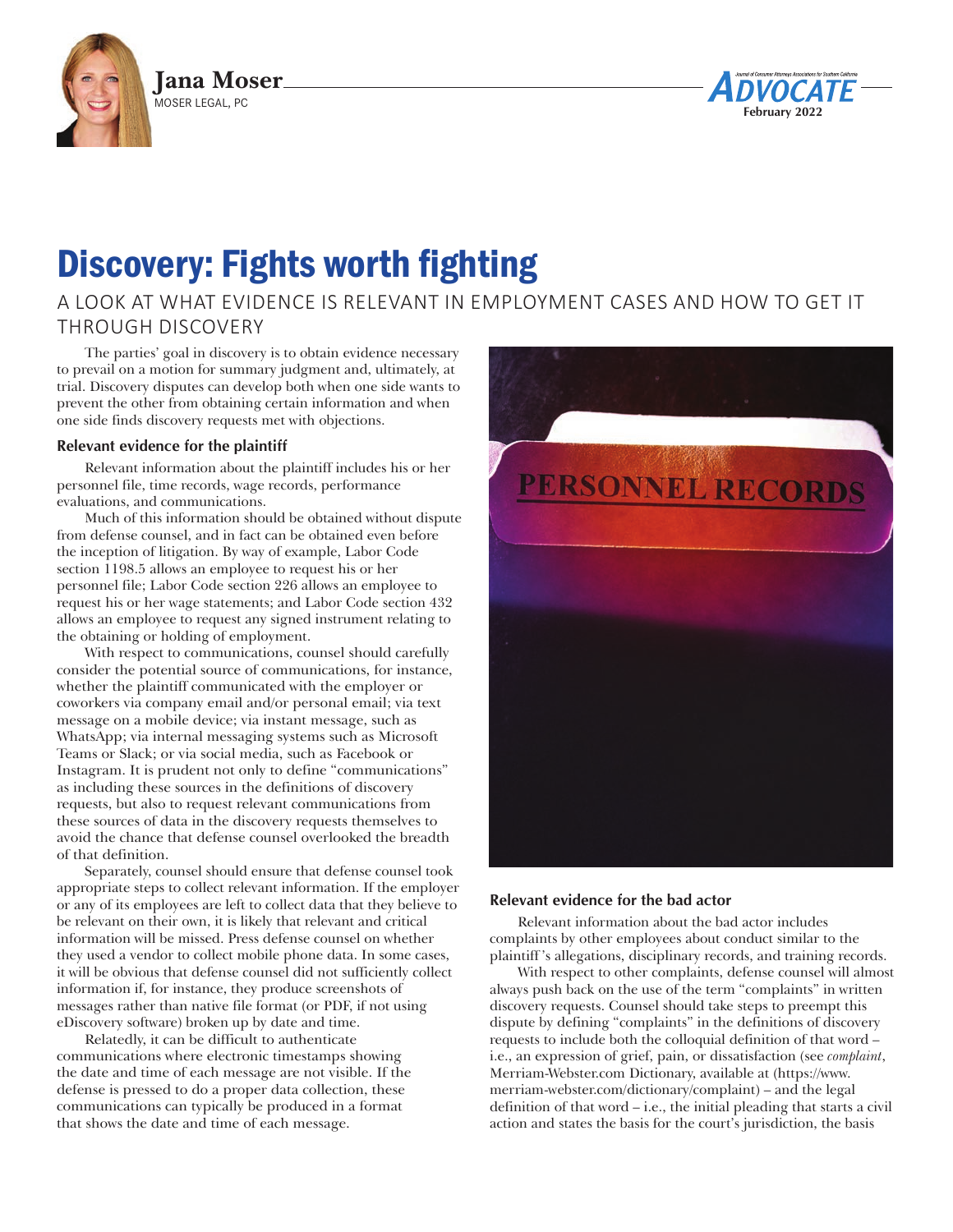

for the plaintiff 's claim, and the demand for relief (see *complaint*, Black's Law Dictionary (11th ed. 2019)).

It is likely that defense counsel will object to the colloquial definition as overbroad and unduly burdensome. In that case, counsel should remind defense counsel that this objection is only valid if the burden is undue – meaning "the burden, expense, or intrusiveness of that discovery clearly outweighs the likelihood that the information sought will lead to the discovery of admissible evidence." (See Code Civ. Proc., § 2017.020, subd. (a).)

Be prepared to offer keyword searches, Boolean searches, date ranges, and key players to lessen that purported burden and because, in some cases, the court will require it. (See, e.g., *Apple, Inc. v. Samsung Electronics Co. Ltd.*, No. 12-CV-0630-LHK (PSG), 2013 WL 1942163 (N.D. Cal. May 9, 2013) [stating "the proper and most efficient course of action would have been agreement . . . as to search terms and data custodians prior to . . . electronic document retrieval" and "selecting search terms and data custodians should be a matter of cooperation and transparency among parties and non-parties"] (internal brackets omitted); see also *Pyle v. Selective Ins. Co. of Am.*, No. 2:16-CV-335, 2016 WL 5661749, at \*2 (W.D. Pa. Sept. 30, 2016) ["Among the items about which the court expects counsel to reach practical agreement without the court having to micro-manage e-discovery are search terms, date ranges, key players and the like."] (internal quotation marks omitted).)

With respect to disciplinary records, these are often located in the bad actor's personnel file. Defense counsel will frequently push back on producing these kinds of documents with objections of privacy, confidentiality, and the like. Always meet and confer over these objections by citing to California case law that permits a plaintiff to obtain the personnel file of the individual alleged to have committed unlawful employment practices against the plaintiff.

By way of example, in *Bihun v. AT&T Info. Systems, Inc.*, the defendant employer failed to produce the harasser's personnel file at trial pursuant to a demand. (See *Bihun v. AT&T Info. Systems, Inc.* (1993) 13 Cal.App.4th 976, 993.) The trial court instructed the jury on willful suppression of evidence. On appeal, the court affirmed this instruction in part because "it was reasonably probable [the harasser's] performance evaluations and any complaints of sexual harassment would be in his personnel file" and, thus, those documents were admissible. (*Id.* at 994.)

Similarly, in *Ragge v. MCA/Universal Studios*, the court allowed the plaintiff to obtain the personnel files of the named defendants over objections of privacy and relevance. (See *Ragge v. MCA/Universal Studios* (C.D. Cal. 1995) 165 F.R.D. 601, 604-05.) There, the court held that the defendant employer's "assertion that the documents are irrelevant is without merit," reasoning that "[c]learly there may be information in the named defendants' personnel files which is relevant . . . to the employer's knowledge of a hostile work environment." (*Id.* at 604.) The court also rejected the employer's alternative objection on privacy grounds. It held that "[e]ven if the requested documents in defendants' personnel files are protected by defendants' privacy right, that right may, nevertheless, be invaded for litigation purposes." (*Ibid.*) Thus, the court ordered the defendant employer to produce all documents in the named defendants' personnel files relating to "performance evaluations and reviews, promotion or demotion records, disciplinary actions, and complaints by other employees or customers in the personnel files." (*Id.* at 605.)

Finally, counsel should be sure to request the training records of the bad actor. For claims of failure to prevent harassment, discrimination, or retaliation, evidence that a bad actor never received training on those areas can provide crucial evidence to prove that claim. That is particularly true in cases of sexual

harassment, because California law requires all employers of five or more employees to provide one hour of sexual harassment and abusive conduct prevention training to nonsupervisory employees, and two hours of that training to supervisors and managers once every two years. (See Gov. Code, § 12950.1.) If documents about this issue are not forthcoming, consider propounding requests for admission that the training was not conducted at all, or was not conducted during the requisite timelines.

#### **The conduct at issue**

Relevant information about the conduct at issue includes communications about the conduct, as well as documents pertaining to any investigation, findings or conclusions, etc.

With respect to communications about the conduct at issue, counsel should again carefully consider the potential source of communications, and be prepared to offer keyword searches, Boolean searches, date ranges, and key players when the parties meet and confer over the discovery requests.

With respect to investigative documents, be sure to define "investigation" in the definitions of the requests to avoid an objection that the term is vague and ambiguous. (See, e.g., *investigation*, Black's Law Dictionary Black's Law Dictionary (11th ed. 2019) "The activity of trying to find out the truth about something, such as a crime, accident, or historical issue; esp., either an authoritative inquiry into certain facts, as by a legislative committee, or a systematic examination of some intellectual problem or empirical question, as by mathematical treatment or use of the scientific method".)

When the parties meet and confer over the defendant's responses or production, ensure that defense counsel searched for relevant information both internally (e.g., an investigation by human resources) and externally (e.g., an investigation by a third party). If a third party was used to conduct an investigation, counsel should issue a subpoena seeking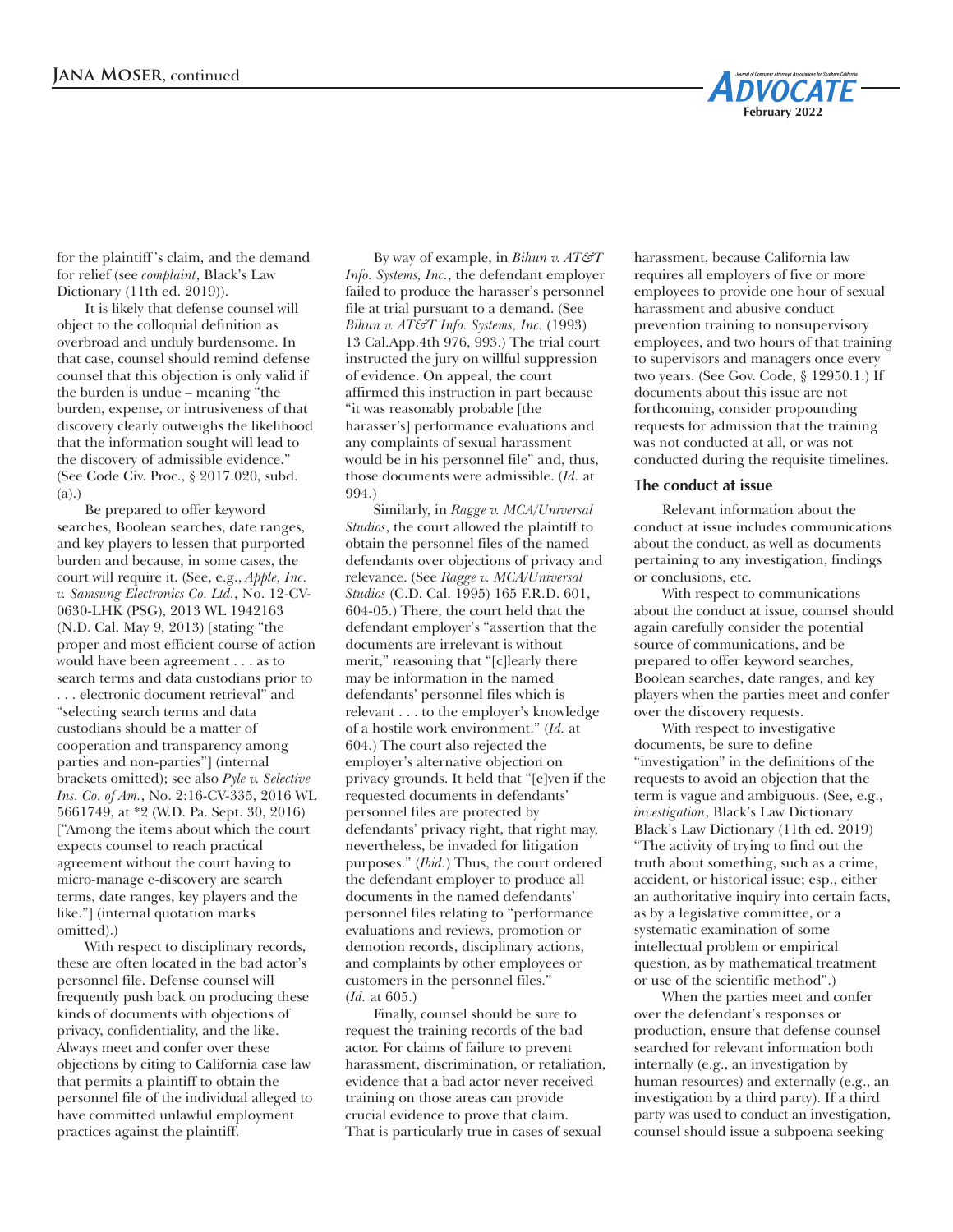

all documents related to that investigation, such as the complete file on the investigation, all communications about the investigation, notes (whether handwritten, electronic, or otherwise), audio and/or video recordings, and all drafts of the final memorandum and/or report on the investigation. Often, documents produced in response to the third-party subpoena will reveal gaps in the defendant's production.

#### **Other victims or "me too" evidence**

Other victims (sometimes called "me too" evidence) includes other instances of discrimination or harassment against other employees by the alleged bad actor or the same employer. "Me too" evidence is used to show that others have experienced the same actions and claims as those alleged by the plaintiff.

Defense counsel will almost always object to requests for "me too" evidence on the basis of privacy and relevance. Counsel should immediately meet and confer by citing to the extensive case law allowing discovery of that evidence. (See, e.g., *Johnson v. United Cerebral Palsy/Spastic Children's Found. of Los Angeles and Ventura Counties* (2009) 173 Cal.App.4th 740 [holding that "the 'me too' evidence presented by the plaintiff in the instant case is per se admissible under both relevance and Evidence Code section 352 standards"]; *Pantoja v. Anton*, (2011) 198 Cal.App.4th 87 [holding that the "me too" evidence "was admissible to show intent under Evidence Code section 1101, subdivision (b), to impeach (the bad actor's) credibility as a witness, and to rebut factual claims made by defense witnesses"]; *Bihun, supra,* disapproved on other grounds by *Lakin v. Watkins Assoc. Indus.* (1993) 6 Cal.4th 644, 664 [holding "me too" evidence was relevant, not hearsay, not unduly prejudicial, and not improper character evidence].)

The value of this evidence cannot be overstated. In the absence of direct evidence of discriminatory animus, "me too" evidence provides persuasive circumstantial evidence of discriminatory intent.

#### **Relevant policies**

Relevant policies include the employee handbook and any standalone policies pertaining to the causes of action alleged in the complaint.

Employee handbooks and standalone policies can generally be obtained without dispute from defense counsel, but be wary when defense counsel tries to only produce policies it deems are relevant to the plaintiff 's claims. As one example of the importance of reviewing all relevant policies, sometimes an employee handbook will use the statutory definition of harassment in one policy, and in another policy will give specific examples of harassment (e.g., examples of harassing conduct, words, images, etc.).

When those examples mirror the plaintiff 's own allegations, a useful tactic is to ask the defendant's person most qualified to affirm that the handbook's example is in fact prohibited harassment, and then to ask that witness to affirm that by extension, the plaintiff 's allegations (if true) must likewise constitute prohibited harassment. The witness is then put into the untenable position of answering in the affirmative, thereby helping to prove the plaintiff 's case, or by answering in the negative, thereby reducing his or her credibility.

As another example, anti-retaliation policies are often referenced throughout an employee handbook even if that document has a standalone anti-retaliation policy. Counsel should have the opportunity to review all of those policies to use in depositions and at trial.

#### **The proper defendant(s)**

If there is any question as to the proper defendant, relevant information includes the entity that employed the plaintiff, the bad actor (for causes of action with individual liability, e.g., harassment), joint employers, and successors in interest.

As a general matter, counsel should investigate the proper defendant prior to filing the complaint. However, discovery will sometimes reveal that one entity was

considered the employer of the plaintiff, but another entity entered into an agreement to share an employee's services or interchange employees, or actively participated in the control and/or management of the plaintiff. In that case, it is important to conduct discovery into the extent of that relationship and, if appropriate, amend the complaint to add an additional defendant on a theory of joint employer. Similarly, in cases under the Family Medical Leave Act or the California Family Rights Act, counsel should investigate whether the employer had a "successor in interest," which will determine successor liability for violations of the predecessor. (See, e.g., 29 C.F.R. § 825.107 ("Successor in interest coverage").)

## **Relevant evidence for the defendant**

For the defendant, the categories of relevant evidence will typically include information about the plaintiff 's mitigation of economic and emotional distress damages, earning history, alternative stressors, history of emotional distress and treatment.

Information relevant to show mitigation of economic damages can include wage statements and IRS Form W-2s. While wage statements are generally produced without objection, some plaintiffs' attorneys routinely object to the production of W-2s or 1099s under the tax return privilege. (See, e.g., *Brown v. Superior Court* (1977) 71 Cal.App.3d 141, 143 [holding W-2 forms are within California's tax return privilege].)

Given that wage statements are sometimes not maintained by employers, and given that it can be difficult to discern exactly how much an employee was paid in any given year in a wage statement, a W-2 can be a useful alternative way to succinctly show that information. In this instance, plaintiff 's counsel could consider whether the fight over the production of W-2s is worth having.

Emotional-distress damages are noneconomic damages and frequently include things like diagnosed psychiatric